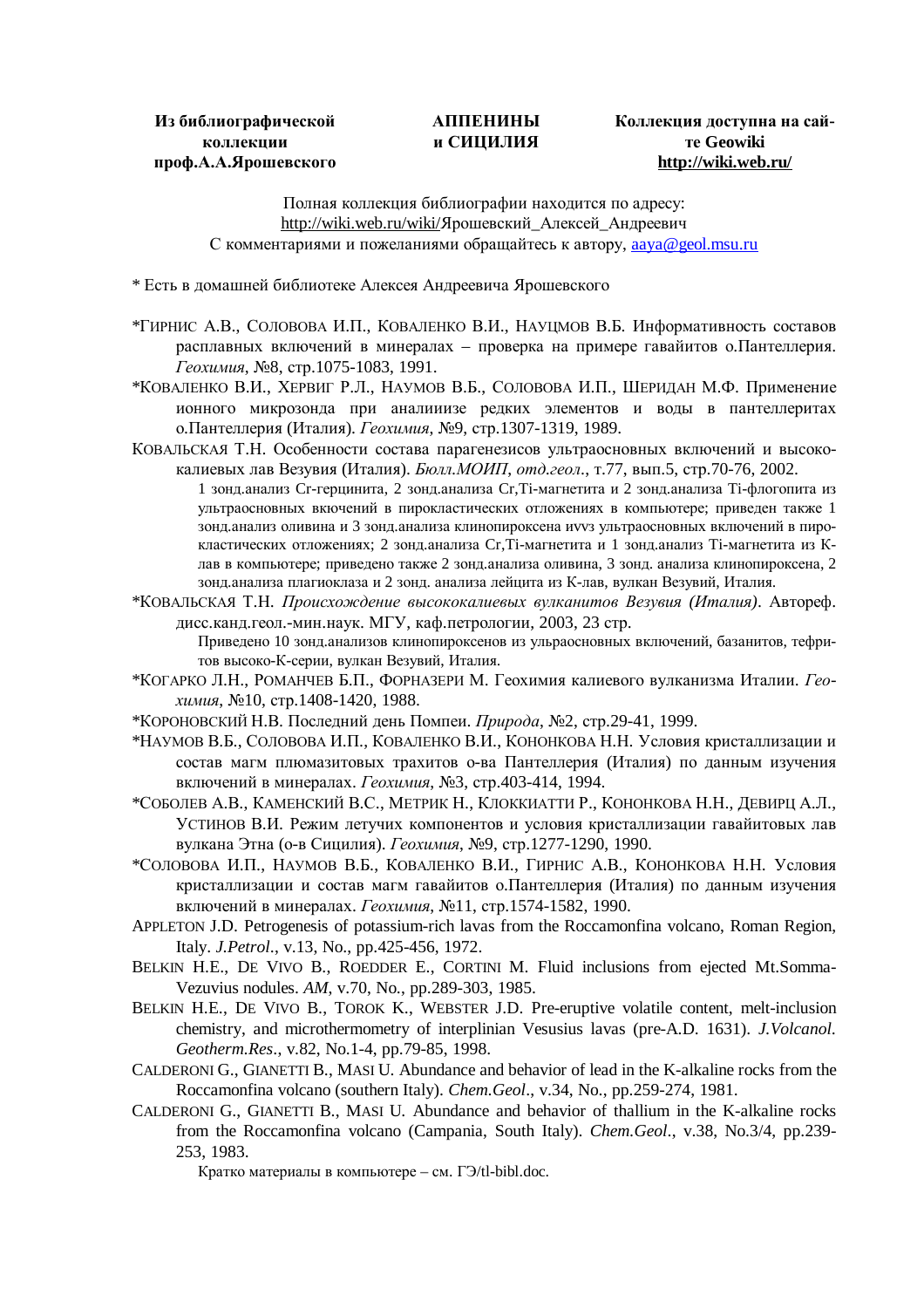- CAPRARELLI G., TOGASHI SH., DE VIVO B. Preliminary Sr and Nd isotopic data for recent lava from Vesuvius volcano. *J.Volcanol.Geotherm.Res*., v.58, No., pp.377-381, 1993.
- CARTER S.R., CIVETTA L. Genetic implications of the isotope and trace element variations in the eastern Sicilian volcabics. *EPSL*, v.36, No., pp.168-180, 1977.
- CIONI R., CIVETTA L., MARIANELLI P. et al. Compositional layering and syn-eruptive mixing of a periodically refilled shallow magma chamber: The AD 79 Plinian eruption of Vesuvius. *J.Petrol*., v.36, No.3, pp.739-776, 1995.
- CIVETTA L., INNOCENTI Z., MONATTI P., PECERILLO A., POLI G. Geochemical characteristics of potassic volcanics from Mts.Ermici (Southern Latium, Italy). *CMP*, v.78, No.1, pp.37-47, 1981.
- \*COX K.G., HAWKESWORTH C.J., O'NIONS R.K., APPLETON J.D. Isotopic evidence for the derivation of some Roman Region volcanics from anomalously enriched mantle. *CMP*, v.56, No.2, pp.173- 180, 1976. [См.также: *ЭММГ*, №4, реф.21, стр.30-32, 1977.] В том числе, изотопы Sr.
- CUNDARI A., MATHIAS P.P. Evolution of the Vico lavas, Roman volcanic region, Italy. *Bull.Volcanol*., v.38, No., pp.98-114, 1974.

Петрохимические данные для островодужной субщелочной серии (серия 36) вулкана Bukon, Италия, учтены в дисс.КОНОВАЛОВА (ссылка 140).

\*DUNCAN A.M., PRESTON R.M.F. Chemical variation of clinopyroxene phenocrysts from the trachybasaltic lavas of Mount Etna, Sicily. *MM*, v.43, No.330, pp.765-770, 1980.

8 анализов авгитов из щелочных вулканитов в компьютере – см. Ti/MIN-CHEM/ti-pyrox.xls.

- DUPUY C. *Contribution á l'étude du fractionnement des éléments en trace alcalins et alcalino-terreux, au cours des processus magmatiques. Application aux roxhes volcaniques plio-quaternaires de Toscane*. Thèse Doct.Etat., Univ.Montpellier, France, 1970, pp.
- \*DUPUY C., MCNUTT B.H., COULON C. Déterminatin de <sup>87</sup>Sr/<sup>86</sup>Sr dans les andésites cénozoїques et les laves associées de Sardaigne Nord occidentale (Italie). *GCA*, v.38, No.8, pp.1287-1296, 1974.
- DUPUY C., DOSTAL J., COULON C. Geochemistry and origin of andesitic rocks from south-western Sardinia. *J.Volcanol.Geotherm.Res*., v.6, No., pp.375-389, 1979.
- \*[FORNASRI M.] Геохимические особенности некоторых вулканитов центральной и южной Италии. В кн.: *Очерки современной геохимии и аналитической химии*. ГЕОХИ АН СССР. М.: Наука, 1972, стр.308-314.
- GERTISSER R., KELLER J. From basalt to dacite: Origin and evolution of the calc-alkaline series of Salina, Aeolian arc, Italy. *CMP*, v.913, No.5, pp.607-626, 2000.
- GIANETTI B. Cumulate inclusions from K-rich magmas, Roccamonfina volcano, Italy. *EPSL*, v.57, No., pp.313-335, 1982.
- GIANETTI B., MASI U. *The Geochemistry of the Roccamonfina volcano (Campania, Italy)*. 1983, pp.
- HAWKESWORTH C.J., VOLLMER R. Crustal contamination versus enriched mantle:  $^{143}Nd^{144}Nd$  and <sup>87</sup>Sr/<sup>86</sup>Sr evidence from the Italian volcanics. *CMP*, v.69, No., pp.151-166, 1979.
- HOEFS J., WEDEPOHL K.H. Strontium isotope studies on young volcanic rocks from Germany and Italy. *CMP*, v.19, No., pp.326-338, 1968.
- HURLEY P.M., FAIRBAIRN H.W., PINSON W.H.,JR.  $Sr^{87}/Sr^{86}$  ratios in volcanic rocks of unusual composition in Western Italy. In: *GSA Sp.Paper 82*, 1965, pp.98-.
- HURLEY P.M., FAIRBAIRN H.W., PINSON W.H.,JR. Rb-Sr isotopic evidence in the origin of potash-rich lavas of Western Italy. *EPSL*, v.1, No.5, pp., 1966.
- LUCIDO G. Liquid immiscibility: A possible genetic process may explain the volcanics of Pantelleria (Channel of Sicily). *Min.Petrogr.Acta*, v.26, No.1, pp.15-26, 1982.
- LUCIDO G. A mechanism forming silicic segregations from basaltic magma discovered in igneous rocks of Western Sicily. *Geol.Mag*., v.120, No.4, pp.321-329, 1983.
- \*LUCIDO G., TRIOLO R. Colloidal aggregates in basaltic magmas of Sicily. In: *Magma-Crust Interaction and Evolution*. Athen: Theophrastus Publ., 1989, pp.349-362.
- MACDONALD G.A. Volcanology. (Volcanoes furnish some of our best clues to the nature of the Earth's interior.) *Science*, v.133, No.3554, pp.673-679, 1961.
	- О глубинах очагов вулканов: Везувий 6 км. См. листочки.
- MARIANELLI P., METRICH N., SBRANA A.Shallow and deep reservoirs involved in magma supply of the 1044 eruption of Vesuvius. *Bull.Volcanol*., v.61, No.1, pp.48-63, 1999.